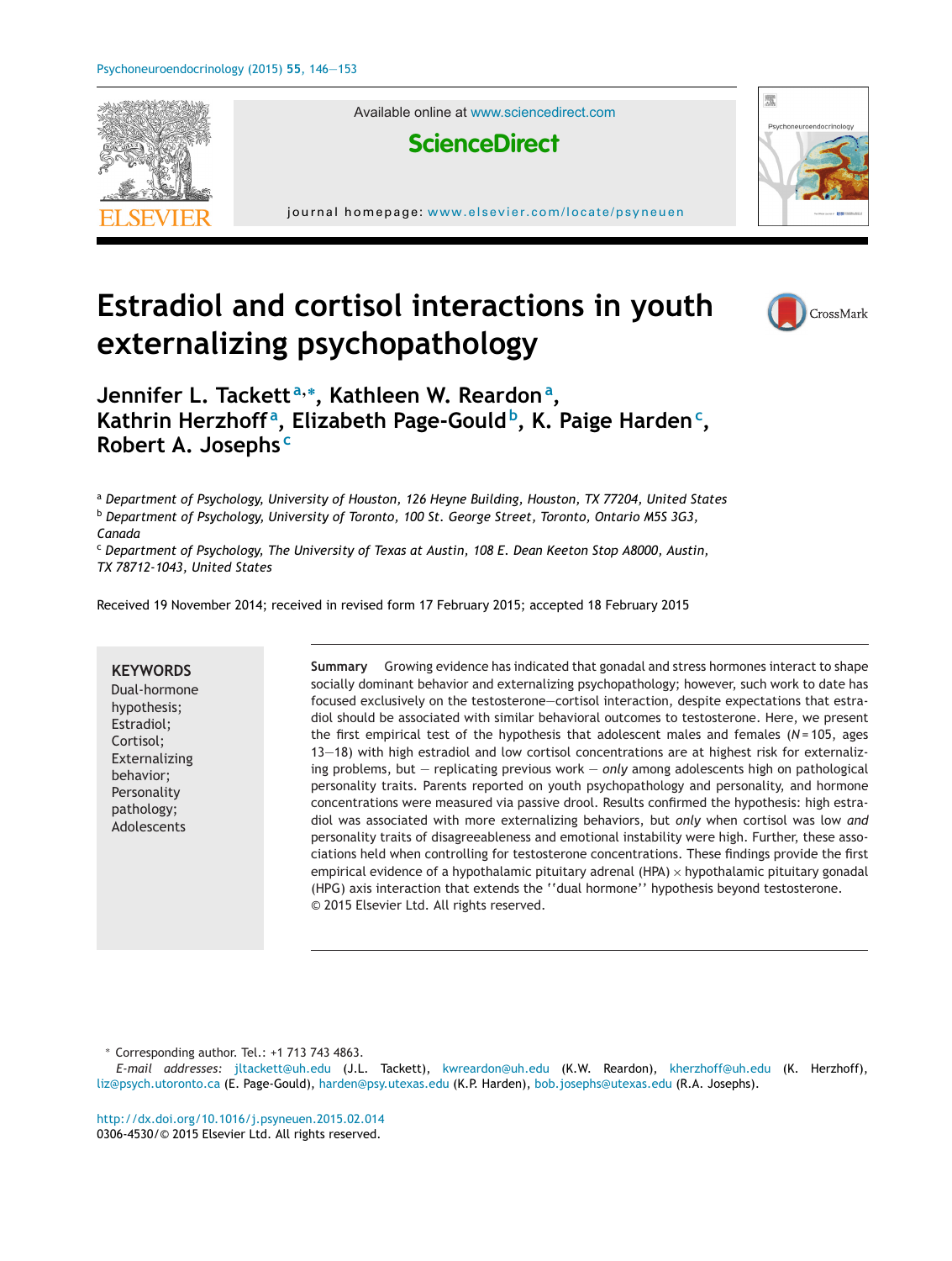## **1. Introduction**

A growing literature provides evidence for the ''dual hormone hypothesis'' (DHH) that social dominance is jointly regulated by the hypothalamic pituitary gonadal (HPG) and hypothalamic pituitary adrenal (HPA) axes ([Mehta](#page-6-0) [&](#page-6-0) [Josephs,](#page-6-0) [2010;](#page-6-0) [van](#page-6-0) [Honk](#page-6-0) et [al.,](#page-6-0) [2010\).](#page-6-0) Specifically, testosterone (T) predicts high levels of social dominance, particularly when levels of cortisol (C) are low, a pattern consistent with a body of research showing stress-evoked suppression of reproductive hormones (e.g., [Johnson](#page-6-0) et [al.,](#page-6-0) [1992;](#page-6-0) [Tilbrook](#page-6-0) et [al.,](#page-6-0) [2000\).](#page-6-0) This growing literature has extended these findings to multiple phenotypes, including clinically relevant constructs such as physical aggression and delinquent rule-breaking behaviors, all behaviors which are typically referred to as *externalizing behaviors* [\(Dabbs](#page-6-0) et [al.,](#page-6-0) [1991;](#page-6-0) [Popma](#page-6-0) et [al.,](#page-6-0) [2007\).](#page-6-0)

Some barriers to establishing the generality of these effects have emerged. For example, research examining clinical phenotypes such as aggression have primarily focused on forensic male adolescent samples ([Dabbs](#page-6-0) et [al.,](#page-6-0) [1991;](#page-6-0) [Popma](#page-6-0) et [al.,](#page-6-0) [2007\),](#page-6-0) raising questions regarding the applicability of these findings to mixed-gender non-clinical populations. One recent study, conducted with the sample examined in the current investigation, offered the first evidence of DHH effects in a mixed-gender community sample of youth, demonstrating that  $T \times C$  interactions on externalizing problems emerged in the context of disordered personality traits ([Tackett](#page-7-0) et [al.,](#page-7-0) [2014a\).](#page-7-0) Specifically, DHH effects emerged for youth who were high on those personality disorder traits that are primarily associated with externalizing problems: disagreeableness and emotional instability. Furthermore, no evidence for DHH effects emerged when personality moderation was ignored. This work suggests that personality represents a key consideration when testing hormone-behavior associations, particularly in non-clinical samples.

Despite the broad hormonal basis for the DHH, suggesting involvement of other reproductive and/or stress hormones, to date, research has exclusively focused on T and C. In the current study, we tested the hypothesis that estradiol  $(E2)$  – another key gonadal hormone – may also interact with C, consistent with previous DHH findings for T. In adolescent females, E2 is produced in the ovaries and drives breast development and the accumulation of body fat (e.g., [de](#page-6-0) [Ridder](#page-6-0) et [al.,](#page-6-0) [1992\).](#page-6-0) Although often considered a female hormone, average secretion of E2 also increases in males over the course of pubertal development, as it is produced directly in the testes and is also synthesized via aromatization of circulating T ([de](#page-6-0) [Ronde](#page-6-0) et [al.,](#page-6-0) [2003\).](#page-6-0) E2 has important effects on male fertility and growth, including impact on metabolic processes, cardiovascular function, and bone mass achievement and maintenance ([de](#page-6-0) [Ronde](#page-6-0) et [al.,](#page-6-0) [2003\).](#page-6-0) Although it is called the dual-hormone hypothesis, the hypothesis is truly about the underlying neuroendocrine axes. It states that the HPA moderates the relationship between the HPG and human behavior. Testosterone is the most widely studied hormone of the HPG axis, but it is not the only hormone in the HPG axis; E2 is also an end product of the HPG, as both testosterone and estradiol are synthesized from HPG-mediated release of androstenedione. Despite this fact, the DHH has been solely tested by measuring testosterone and cortisol in humans. If the DHH is correct, then any hormone that reflects activation of the HPG should demonstrate the same moderation by the HPA of its relationship with behavior.

Like T, higher E2 has been linked to risk-taking and dysregulated behavioral phenotypes ([Vermeersch](#page-7-0) et [al.,](#page-7-0) [2008,](#page-7-0) [2009;](#page-7-0) [de](#page-7-0) [Water](#page-7-0) et [al.,](#page-7-0) [2013\)](#page-7-0) and socially dominant behavior ([Stanton](#page-7-0) [&](#page-7-0) [Schultheiss,](#page-7-0) [2007;](#page-7-0) [Stanton](#page-7-0) [&](#page-7-0) [Edelstein,](#page-7-0) [2009\).](#page-7-0) However, associations between higher levels of E2 and higher aggressive or risk-taking behaviors have been infrequently examined and often only in females (much as research on T has often been conducted only with males ([Balzer](#page-6-0) et [al.,](#page-6-0) [2015\);](#page-6-0) but see also for evidence of associations between E2 and risky tendencies in both male and female adolescents [\(Vermeersch](#page-7-0) et [al.,](#page-7-0) [2009\)\)](#page-7-0). [Vermeersch](#page-7-0) et [al.](#page-7-0) [\(2008\)](#page-7-0) demonstrated that serum E2, but NOT serum T, was associated with both aggressive and risk-taking behaviors in a sample of adolescent girls. Furthermore, this pattern was especially strong in girls with deviant peer relations, pointing to the power of potential moderators at elucidating the nature of these associations. Such findings point to potential sex specificity of T and E2 associations with behaviors, although evidence for sex-differentiated thresholds does not necessitate differential mechanisms across males and females. In addition, the extent to which many previous studies do not measure both T and E2 in mixed-sex samples have limited the extent to which such relationships may be properly teased apart. Another recent study found endogenous administration of E2 in female rhesus monkeys to increase motivated sexual behavior, but only in lower-stress animals (i.e., the effect was not found in animals exposed to chronic stress in the form of social subordination; [Reding](#page-7-0) et [al.,](#page-7-0) [2012\).](#page-7-0) Taken together, these studies demonstrate the need to explicitly examine potential DHH effects for E2 in mixed-sex samples, and alongside measurement of T.

Such findings set the stage for the current investigation, and suggest that it is reasonable to expect E2 to show similar patterns of association to T in a DHH framework and in the context of externalizing behaviors, specifically. Despite the importance of E2, it has not received the attention given to T in relation to hormonal associations with risky behavior phenotypes. Further, we are aware of no empirical investigations to date that have sought to extend the DHH to E2. This represented the primary goal of the current study. Furthermore, we restricted analyses to the traits of disagreeableness and emotional instability, given existing rationale for their particular relevance for youth externalizing psychopathology [\(Tackett](#page-7-0) et [al.,](#page-7-0) [2014b\),](#page-7-0) and to maintain consistency with our previous work ([Tackett](#page-7-0) et [al.,](#page-7-0) [2014a\).](#page-7-0) Specifically, we hypothesized that:

- 1. Higher levels of E2 would be associated with higher levels of externalizing psychopathology, but *only* when C levels were low, and *only* for youth high in pathological personality traits.
- 2. Such effects would remain even while controlling for concurrent T, indicating unique effects for E2.

# **2. Material and methods**

#### **2.1. Participants**

Participants were 105 adolescents (55% female) between the ages of 13 and 18 (*M* = 16.00 years, SD = 1.29 years) and one of their parents (95 mothers and 10 fathers). Participants were initially recruited from an urban area in southern Ontario, Canada as part of a larger, longitudinal study using a community-based recruitment strategy. The overall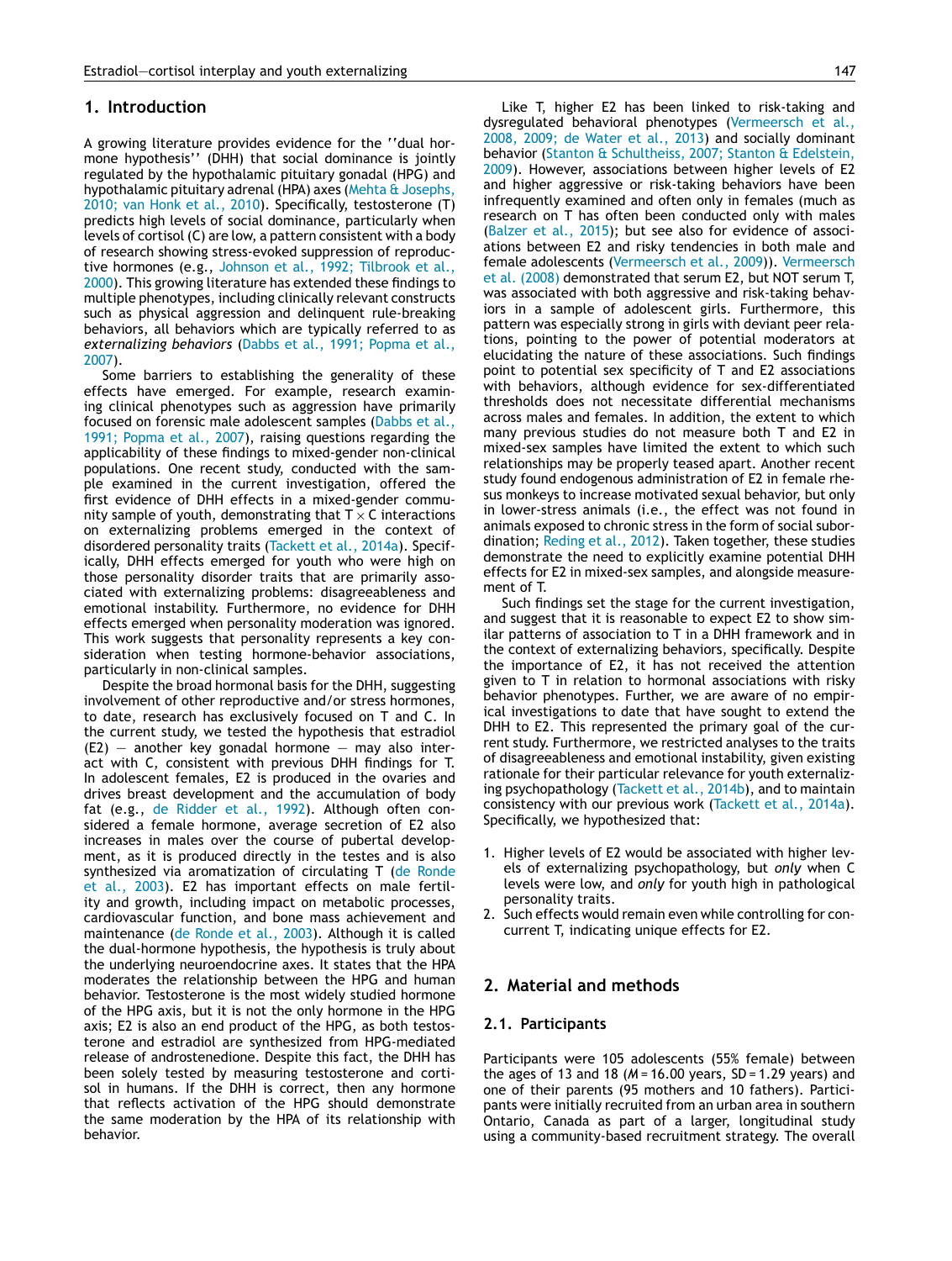follow-up response rate was 83%, and 72% of all responders came in to the lab to provide saliva samples (the rest provided questionnaires through the mail). Exclusion criteria for the original study were lack of English fluency in either the parent or the adolescent, and a history of autism, mental retardation, or schizophrenia in the adolescent. For further information regarding the demographics of this sample, please see [Tackett](#page-7-0) et [al.](#page-7-0) [\(2014a\).](#page-7-0) Informed consent and assent were obtained from parents and adolescents, respectively. Parents were compensated with 50 Canadian dollars for participation in the lab visit, and adolescents were compensated with a 25-dollar gift card for their participation. The university Research Ethics Board approved all study methods and materials.

#### **2.2. Measures**

#### **2.2.1. DIPSI — Dimensional Personality Symptom Item pool (DIPSI; [Tackett](#page-7-0) [&](#page-7-0) [De](#page-7-0) [Clercq,](#page-7-0) [2009\)](#page-7-0)**

Adolescents' personality pathology traits were assessed by parent-report on the English language DIPSI, which is a 172-item questionnaire. The DIPSI consists of four higherorder dimensions of personality pathology, two of which are theoretically relevant for externalizing problems (Disagreeableness and Emotional Instability). These dimensions are comprised of 12 and 9 facets, respectively. Sample items of Disagreeableness include ''always demands other children to listen'', "always makes decisions in a very inconsiderate way", and "feels no emotion when other children get , and "feels no emotion when other children get hurt'' and of Emotional Instability include ''needs someone around all the time'' and ''is very sensitive to stress''. Parents rated each item on a scale from 1 (*not characteristic*) to 5 (*highly characteristic*). Internal consistencies (Cronbach's alphas) for the higher-order dimensions were .97 (Emotional Instability) and .98 (Disagreeableness), and for the lowerorder facets ranged from .56 (Insecure Attachment) to .92 (Inflexibility).

#### **2.2.2. CBCL — Child Behavior Checklist (CBCL—6-18; [Achenbach](#page-6-0) [&](#page-6-0) [Rescorla,](#page-6-0) [2001\)](#page-6-0)**

Adolescents' externalizing problems were assessed by parent-report on the CBCL, which is a 118-item questionnaire. Sample items of CBCL Externalizing Problems include ''lies, cheats'', ''destroys others' things'', and ''threatens others''. Parents rated each item on a scale from 0 (*not true (as far as you know)*) to 2 (*very true or often true*) for the past 6 months. As clinical research on the DHH has demonstrated predictive validity for externalizing problems, we focused on the Externalizing Problems scale. Internal consistency (Cronbach's alpha) in the present sample was .90. The Externalizing Problems scale correlated with Disagreeableness at *r* = .78, *p* < .001 and with Emotional Instability at *r* = .51, *p* < .001.

#### **2.2.3. Hormone Assays — E2, T, and C assays**

After providing assent, adolescents rinsed out their mouths and drank a small cup of water. Participants drooled through a sanitary straw into a 2-ml IBL vial 30 min after arrival to the lab following a period of sedentary activity (questionnaire completion). Saliva samples were frozen at −20 ◦C before being shipped on dry ice to Clemens Kirschbaum's laboratory at the Technical University of Dresden. They were thawed and centrifuged at 3000 rpm for 5 min, which produced a clear supernatant of low viscosity. Salivary hormone concentrations were measured using highly sensitive, commercially available chemiluminescence-immunoassays (IBL International, Hamburg, Germany). The average intra- and interassay coefficients for C, E2, and T were each below 8%.

#### **2.3. Procedure**

Parents completed informed consent documents and questionnaires upon arrival to the lab. Given the diurnal variation of the relevant hormones ([Kirschbaum](#page-6-0) [&](#page-6-0) [Hellhammer,](#page-6-0) [1994\),](#page-6-0) all saliva samples were collected between noon and sundown (range: 11:59:40 to 19:15:50; *M* = 14:11:03, SD = 2:07:00), and the exact time of sundown on the day of the assessment was determined by consulting online references. Female participants were scheduled within the first ten days of the menstrual phase (follicular cycle) when hormone levels are most stable ([Worthman](#page-7-0) et [al.,](#page-7-0) [1990;](#page-7-0) [Liening](#page-7-0) et [al.,](#page-7-0) [2010\).](#page-7-0) For boys, and for girls who were not yet cycling, participants were scheduled according to which date and time was most convenient for the family's schedule, in order to maximize follow-up participation. Participants were instructed not to eat or drink for 2 h and not to smoke for 4 h before their assessment to prevent contamination of the saliva samples.

## **2.4. Statistics**

Variable frequencies were examined and one case with an extreme value for C (167 SDs above the mean) was dropped before analyses. Then, C, T, and E2 variables were logtransformed to reduce skew. E2 and T values were next standardized (*z*-scored) within sex, consistent with previous research examining gonadal hormones in mixed-gender samples [\(Mehta](#page-6-0) [&](#page-6-0) [Josephs,](#page-6-0) [2010\).](#page-6-0) Prior to analyses, all remaining predictor variables (age, gender, time of waking, C, and personality variables) were standardized (*z*-scored) to facilitate interpretation of results. Regression analyses were conducted to examine evidence for the primary study hypothesis. Regression models included covariates: age, gender, and time of waking; main effects: E2, C, and either DIPSI Disagreeableness or Emotional Instability; two-way interaction terms between E2 and DIPSI Disagreeableness or Emotional Instability and C and DIPSI Disagreeableness or Emotional Instability; and the three-way interaction term between E2, C, and DIPSI Disagreeableness or Emotional Instability. As with the higher-order analyses, regressions were then run separately for each facet comprising Disagreeableness and Emotional Instability. Models included covariates: age, gender, and time of waking; main effects: E2, C, and the DIPSI facet; two-way interaction terms between E2 and the DIPSI facet and C and the DIPSI facet, and the three-way interaction term between E2, C, and DIPSI facet. CBCL externalizing behavior score was the outcome variable for all regressions. Significant interactions were probed using simple slope analyses at C and PD levels 1 SD above and below the mean using [Hayes'](#page-6-0) [\(2013\)](#page-6-0) PROCESS modeling Model 3.

# **3. Results**

Descriptive statistics (mean values and standard deviations) for all variables and zero-order correlations between the hormones, personality traits, and externalizing behavior in both the mixed-sex full sample and in boys and girls separately are presented in [Table](#page-3-0) 1.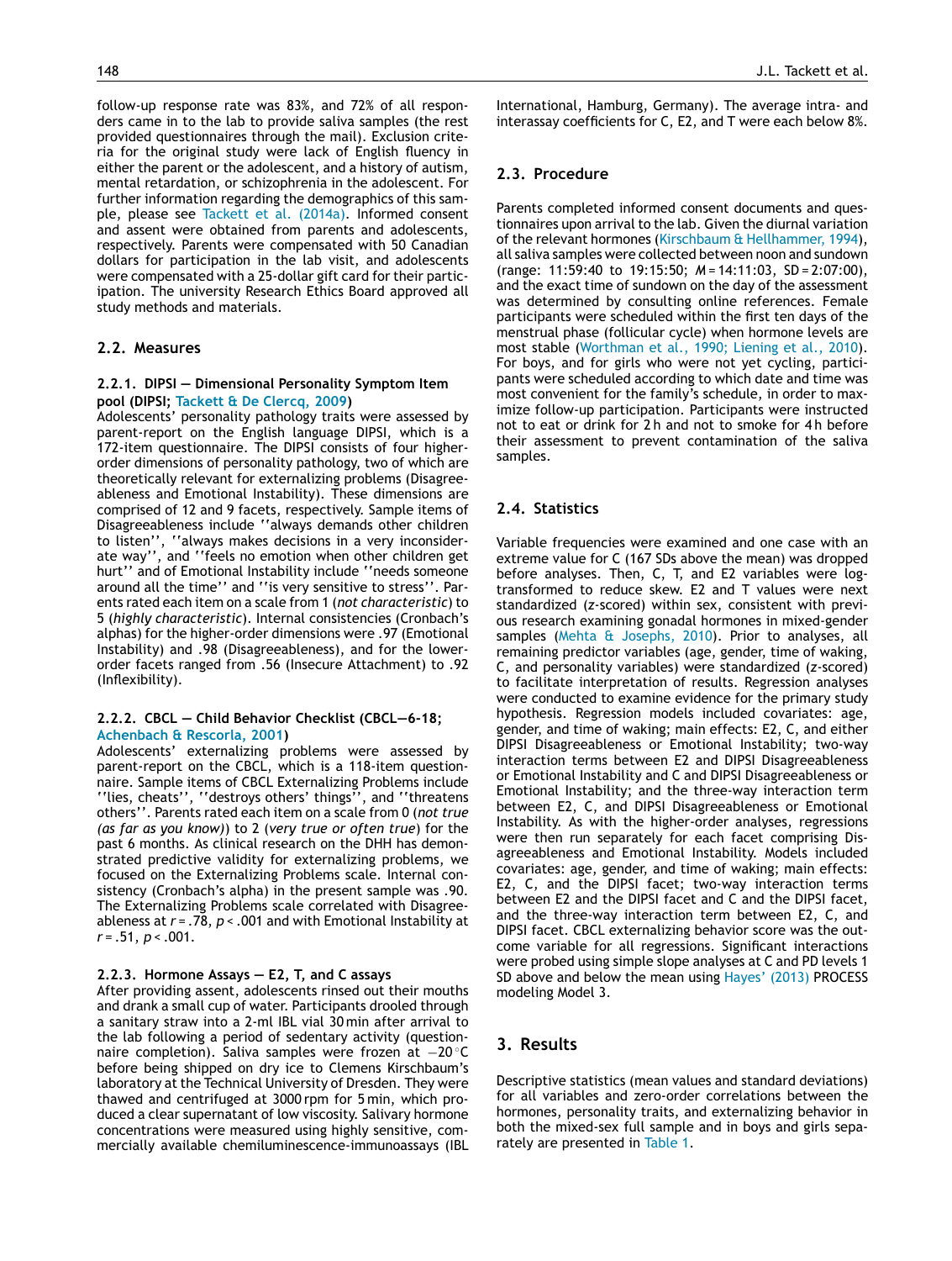|                                                             | $\mathcal M$ | <b>SD</b> | Correlations          |                     |                  |                               |         |         |                           |        |        |
|-------------------------------------------------------------|--------------|-----------|-----------------------|---------------------|------------------|-------------------------------|---------|---------|---------------------------|--------|--------|
|                                                             |              |           | Cortisol <sup>a</sup> |                     |                  | <b>Estradiol</b> <sup>b</sup> |         |         | Testosterone <sup>a</sup> |        |        |
|                                                             |              |           | <b>Full</b>           | Female              | Male             | Full                          | Female  | Male    | <b>Full</b>               | Female | Male   |
| Age                                                         | 16.00        | 1.29      |                       |                     |                  |                               |         |         |                           |        |        |
| Cortisol (nmol/L)                                           | 5.59         | 3.57      |                       |                     |                  |                               |         |         |                           |        |        |
| Estradiol (pg/ml)                                           | 2.62         | 1.53      | $-.01$                | .06                 | $-.09$           |                               |         |         |                           |        |        |
| Testosterone (pg/ml)                                        | 20.26        | 25.27     | .14                   | .16                 | .13              | $.39***$                      | $.38**$ | $.41**$ |                           |        |        |
| <b>Externalizing problems</b><br>DIPSI higher-order factors | 6.64         | 7.24      | $-.01$                | $-.08$              | .06              | .06                           | $-.04$  | .14     | .04                       | $-.06$ | .11    |
| Disagreeableness                                            | 1.69         | .59       | $-.06$                | $-.27$ <sup>*</sup> | .13              | .07                           | $-.05$  | .20     | .01                       | $-.08$ | .11    |
| Emotional instability                                       | 1.51         | .56       | .01                   | $-.28$ <sup>*</sup> | .24              | .06                           | $-.08$  | .18     | $-.03$                    | $-.07$ | .01    |
| DIPSI lower-order factors                                   |              |           |                       |                     |                  |                               |         |         |                           |        |        |
| Hyperexpressive traits                                      | 1.63         | .72       | $-.07$                | $-.40$              | .21              | .11                           | .00     | .22     | .01                       | .00    | .02    |
| Hyperactive traits                                          | 1.83         | .72       | $-.02$                | $-.22$              | .19              | .14                           | .03     | .27     | $-.01$                    | $-.10$ | .08    |
| Dominance-egocentrism                                       | 1.74         | .71       | $-.13$                | $-.34$ **           | .06              | .08                           | $-.03$  | .18     | .05                       | .09    | .01    |
| Impulsivity                                                 | 1.63         | .87       | .04                   | $-.08$              | .17              | .05                           | $-.06$  | .17     | .08                       | $-.02$ | .18    |
| Irritable-aggressive                                        | 1.61         | .75       | .01                   | $-.16$              | .17              | .01                           | $-.07$  | .09     | $-.02$                    | $-.08$ | .04    |
| <b>Disorderliness</b>                                       | 2.23         | .95       | $-.08$                | $-.19$              | .05              | .01                           | $-.15$  | .21     | .02                       | $-.15$ | .23    |
| <b>Distraction</b>                                          | 1.55         | .71       | $-.06$                | $-.15$              | .03              | .11                           | $-.09$  | $.32*$  | .12                       | $-.01$ | .26    |
| Risk behavior                                               | 1.56         | .62       | $-.12$                | $-.22$              | $-.02$           | $-.08$                        | $-.19$  | .04     | $-.08$                    | $-.15$ | .01    |
| Narcissistic traits                                         | 1.92         | .67       | $-.07$                | $-.26$              | .13              | .05                           | $-.02$  | .12     | $-.10$                    | $-.12$ | $-.08$ |
| Affective lability                                          | 1.76         | .86       | .02                   | $-.24$              | .24              | $-.01$                        | $-.07$  | .06     | .02                       | $-.08$ | .11    |
| Resistance                                                  | 1.39         | .63       | $-.18$                | $-.23$              | $-.13$           | $-.01$                        | $-.16$  | .14     | $-.03$                    | $-.12$ | .07    |
| Lack of empathy                                             | 1.37         | .53       | $-.09$                | $-.29'$             | .11              | .05                           | .03     | .07     | $-.03$                    | $-.05$ | $-.01$ |
| Dependency                                                  | 1.36         | .63       | $-.01$                | $-.26$              | .24              | .03                           | $-.08$  | .15     | $-.02$                    | $-.08$ | .04    |
| Anxious traits                                              | 1.52         | .72       | .03                   | $-.20$              | .25              | .07                           | $-.05$  | .20     | .03                       | $-.01$ | .07    |
| Lack of Self-confidence                                     | 1.51         | .63       | .00                   | $-.29*$             | .24              | $-.05$                        | $-.19$  | .06     | $-.10$                    | $-.16$ | $-.05$ |
| Insecure attachment                                         | 1.58         | .64       | .02                   | $-.18$              | .22              | .04                           | $-.03$  | .12     | $-.11$                    | $-.16$ | $-.06$ |
| Submissiveness                                              | 1.52         | .57       | .01                   | $-.18$              | .19              | .13                           | $-.02$  | $.29*$  | .07                       | .12    | .02    |
| Ineffective coping                                          | 1.90         | .86       | .06                   | $-.13$              | .25              | .01                           | $-.11$  | .15     | $-.01$                    | $-.08$ | .07    |
| Separation anxiety                                          | 1.27         | .64       | .03                   | $-.33'$             | .31 <sup>°</sup> | .07                           | $-.04$  | .17     | $-.02$                    | $-.07$ | .02    |
| Depressive traits                                           | 1.45         | .66       | $-.01$                | $-.18$              | .14              | .06                           | .02     | .09     | .00                       | $-.01$ | .01    |
| Inflexibility                                               | 1.53         | .73       | $-.10$                | $-.29'$             | .06              | .11                           | .03     | .19     | $-.02$                    | .02    | $-.07$ |

<span id="page-3-0"></span>**Table 1** Means, standard deviations, and correlations between personality pathology traits, externalizing problems, and cortisol, estradiol, and testosterone based on the full sample and separately by sex.

*Note*: DIPSI, Dimensional Personality Symptom Item pool ([Tackett](#page-7-0) [&](#page-7-0) [De](#page-7-0) [Clercq,](#page-7-0) [2009\).](#page-7-0)

a Correlations for cortisol are based on log-transformed values.

b Correlations for estradiol and testosterone are based on values log-transformed and then standardized within gender.

 $p < .001$ .

#### **3.1. E2** × **C interaction effects moderated by DIPSI traits**

Consistent with the DHH, analyses revealed significant  $E2 \times C \times PD$  interactions associated with externalizing behavior. Specifically, both Disagreeableness ( $\beta$  = -.22, *t*(94) =  $-2.94$ , *p* = .004) and Emotional Instability ( $\beta$  =  $-0.33$ ,  $t(94) = -2.74$ ,  $p = .007$ ) moderated the E2  $\times$  C interaction in relation to Externalizing Behavior (see [Table](#page-4-0) 2). The E2  $\times$  C interaction was *not* significant at low levels of Disagreeableness (*b* = 1.66, *t*(94) = 1.65, *p* = .102) or Emotional Instability (*b* = 1.13, *t*(94) = 1.01, *p* = .315; see [Fig.](#page-4-0) 1). At high levels of PD traits, however, the E2 slope was significant only at low levels of C for Disagreeableness (*b* = 2.41, *t*(94) = 2.23, *p* = .028). The E2 slope was not significant at high levels of C for Disagreeableness (*b* = −.58, *t*(94) = −.79, *p* = .434), nor for high or low levels of C for Emotional Instability: high (*b* = −.58, *t*(94) = −.55, *p* = .587); low (*b* = 3.02, *t*(94) = 1.92,  $p = .058$ . Main effects were  $\beta = .76$  for Disagreeableness,  $\beta$  = .50 for Emotional Instability, and ranged from  $\beta$  = .00 to  $\beta$  = .04 for E2 and C. Proportion of variance explained was  $R^2$  = .07 for Step 1 (covariates),  $R^2$  = .63 (Disagreeableness main effects) or  $R^2$  = .32 (Emotional Instability main effects), and  $R^2$  = .64 (Disagreeableness two-way interactions) or  $R^2$  = .34 (Emotional Instability two-way interactions).

Next, we repeated these analyses adding T and  $T \times C$  as covariates, to test the robustness of the interaction effect for specific variance in E2. The pattern of results was the same: Disagreeableness  $(\beta = -.24, t(92) = -3.35, p = .001)$ and Emotional Instability  $(\beta = -.33, t(92) = -2.82, p = .006)$ 

 $p < .05$ .

 $\sum_{***}^{**} p < .01$ .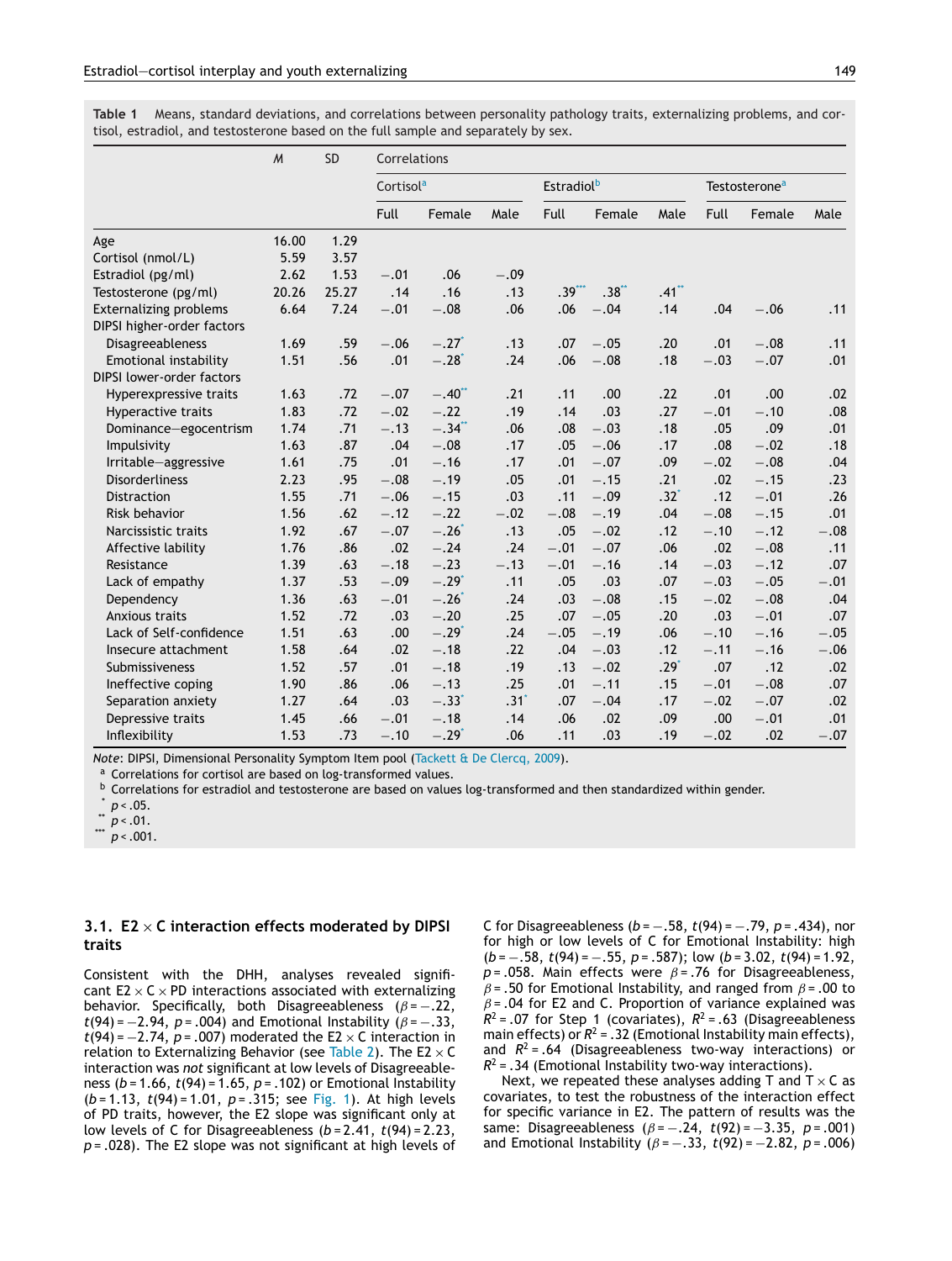|                                                    | DV: externalizing behavior |             |            |                 |       |                 |       |  |  |  |
|----------------------------------------------------|----------------------------|-------------|------------|-----------------|-------|-----------------|-------|--|--|--|
| Variable                                           | $\beta$                    | $\mathbf b$ | <b>SEB</b> | 95% CI          | $R^2$ | $\triangle R^2$ | F     |  |  |  |
| DIPSI higher-order factors                         |                            |             |            |                 |       |                 |       |  |  |  |
| Disagreeableness $\times$ E2 $\times$ C            | $-.22$                     | $-1.58$     | .54        | $[-2.6451]$     | .67   | $.03**$         | 19.02 |  |  |  |
| Emotional Instability $\times$ E2 $\times$ C       | $-.33$                     | $-1.53$     | .56        | $[-2.6342]$     | .39   | $.05**$         | 5.98  |  |  |  |
| DIPSI disagreeableness facets                      |                            |             |            |                 |       |                 |       |  |  |  |
| Hyperexpressive traits $\times$ E2 $\times$ C      | $-.24$                     | $-1.49$     | .60        | $[-2.69, -.29]$ | .49   | $.03*$          | 9.10  |  |  |  |
| Hyperactive traits $\times$ E2 $\times$ C          | $-.26$                     | $-1.64$     | .62        | $[-2.8742]$     | .45   | $.04**$         | 7.64  |  |  |  |
| Dominance-Egocentrism $\times$ E2 $\times$ C       | $-.21$                     | $-1.96$     | .72        | $[-3.39, -.54]$ | .53   | $.04**$         | 10.42 |  |  |  |
| Impulsivity $\times$ E2 $\times$ C                 | $-.25$                     | $-1.56$     | .54        | $[-2.63, -.49]$ | .59   | $.04**$         | 13.64 |  |  |  |
| Irritable-aggressive traits $\times$ E2 $\times$ C | $-.02$                     | $-.14$      | .70        | $[-1.52, 1.24]$ | .57   | .00             | 12.68 |  |  |  |
| Disorderliness $\times$ E2 $\times$ C              | $-.15$                     | $-.97$      | .59        | $[-2.13, .19]$  | .48   | .02             | 8.57  |  |  |  |
| Distraction $\times$ E2 $\times$ C                 | $-.37$                     | $-2.29$     | .56        | $[-3.39, 19]$   | .54   | $.08***$        | 11.06 |  |  |  |
| Risk taking $\times$ E2 $\times$ C                 | $-.24$                     | $-2.60$     | 1.04       | $[-4.66, -.54]$ | .51   | $.03*$          | 9.75  |  |  |  |
| Narcissistic traits $\times$ E2 $\times$ C         | $-.13$                     | $-1.13$     | .88        | $[-2.87, .61]$  | .22   | .01             | 2.70  |  |  |  |
| Affective lability $\times$ E2 $\times$ C          | .02                        | .14         | .64        | $[-1.12, 1.40]$ | .54   | .00.            | 10.82 |  |  |  |
| Resistance $\times$ E2 $\times$ C                  | $-.17$                     | $-2.17$     | 1.29       | $[-4.74, .40]$  | .57   | .01             | 12.31 |  |  |  |
| Lack of Empathy $\times$ E2 $\times$ C             | $-.26$                     | $-2.66$     | .86        | $[-4.3696]$     | .51   | $.05**$         | 9.84  |  |  |  |
| DIPSI emotional instability facets                 |                            |             |            |                 |       |                 |       |  |  |  |
| Dependency $\times$ E2 $\times$ C                  | $-.45$                     | $-2.13$     | .57        | $[-3.2799]$     | .39   | $.09***$        | 6.02  |  |  |  |
| Anxious traits $\times$ E2 $\times$ C              | $-.21$                     | $-1.13$     | .73        | $[-2.58, .31]$  | .25   | .02             | 3.18  |  |  |  |
| Lack of self-confidence $\times$ E2 $\times$ C     | $-.25$                     | $-1.17$     | .54        | $[-2.25, -.10]$ | .39   | $.03*$          | 6.02  |  |  |  |
| Insecure attachment $\times$ E2 $\times$ C         | $-.16$                     | $-.93$      | .75        | $[-2.41, .55]$  | .19   | .01             | 2.19  |  |  |  |
| Submissiveness $\times$ E2 $\times$ C              | $-.31$                     | $-1.54$     | .64        | $[-2.80, -.27]$ | .26   | $.05*$          | 3.34  |  |  |  |
| Ineffective coping $\times$ E2 $\times$ C          | $-.14$                     | $-.91$      | .54        | $[-1.98, .16]$  | .51   | .02             | 9.82  |  |  |  |
| Separation anxiety $\times$ E2 $\times$ C          | $-.33$                     | $-1.26$     | .53        | $[-2.31, -.20]$ | .20   | $.05*$          | 2.55  |  |  |  |
| Depressive traits $\times$ E2 $\times$ C           | $-.19$                     | $-1.12$     | .72        | $[-2.55, .31]$  | .24   | .02             | 3.10  |  |  |  |
| Inflexibility $\times$ E2 $\times$ C               | $-.23$                     | $-1.33$     | .73        | $[-2.27, .11]$  | .32   | .02             | 4.49  |  |  |  |

<span id="page-4-0"></span>**Table 2** Moderated regression analyses predicting Child Behavior Checklist externalizing behavior scores from E2, baseline C, and DIPSI traits.

*Note*: CI, confidence interval (values in square brackets denote 95% confidence intervals of unstandardized regression coefficients); DIPSI, Dimensional Personality Symptom Item pool ([Tackett](#page-7-0) [&](#page-7-0) [De](#page-7-0) [Clercq,](#page-7-0) [2009\);](#page-7-0) E2, estradiol; C, cortisol.

Full regressions with three-way interactions included age, sex, and time of waking as covariates, main effects for E2, C, and the personality pathology trait, the two-way interaction terms between E2, C, and the personality pathology trait, and the three-way interaction term between E2, C, and the personality pathology trait. For trait regressions, bold indicates significant at *p* < .05; for facet regressions, bold indicates significant at  $p < .01$ . For  $\triangle R^2$ ,  $p < .05$ ; \*\* $p < .01$ ; \*\*\* $p < .001$ .

continued to moderate the  $E2 \times C$  interaction in relation to Externalizing Behavior.

Finally, facet-level (i.e., lower-order personality trait) moderation of the  $E2 \times C$  interaction was explored to extend these findings beyond the higher-order personality trait level. Hyperactive Traits  $(\beta = -.26, t(94) = -2.67,$ 

*p* = .009), Dominance/Egocentrism ( $\beta$  = −.21, *t*(94) = −2.75, *p* = .007), Impulsivity ( $\beta$  = −.25, *t*(94) = −2.88, *p* = .005), Distraction  $(\beta = -.37, t(94) = -4.13, p = .000),$  Lack of Empathy  $(\beta = -.26, t(94) = -.3.11, p = .002)$ , and Dependency  $(\beta = -.45, t(94) = -.3.18, p = .000)$  moderated the  $E2 \times C$  interaction in predicting parent-reported



**Figure 1** Linear interactions between baseline cortisol and DIPSI Disagreeableness traits (left panel) and baseline cortisol and DIPSI Emotional Instability traits (right panel) in predicting CBCL Externalizing Problems.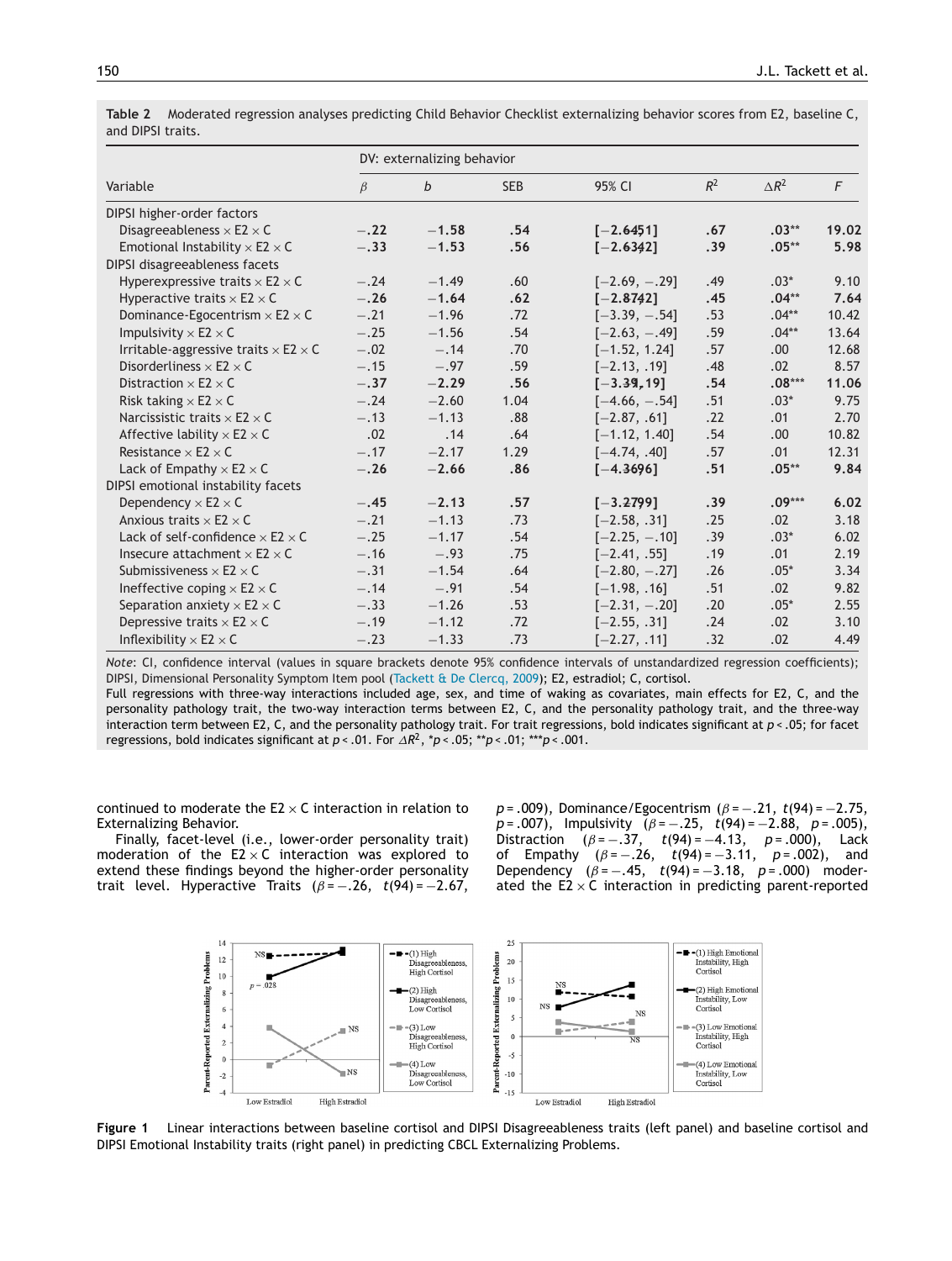Externalizing Problems at a more stringent alpha level of  $.01<sup>1</sup>$ .

#### **4. Discussion**

These results provide support for the first empirical extension of the DHH to the gonadal hormone, E2. Specifically, we demonstrated a three-way interaction between E2, C, and personality pathology on youth externalizing problems. In a mixed-gender community sample of adolescents, we found that higher levels of E2 predicted more externalizing psychopathology, but *only* when C levels were low and disagreeableness and emotional instability were high. These results were robust across both negative affectivity traits (emotional instability) and dysregulation and social dominance traits (disagreeableness), which reflect primary personality associations with externalizing psychopathology. In addition, these results remained consistent when controlling for concurrent levels of T, suggesting a specific association for E2 that is not fully accounted for by its covariation with T.

These findings represent an important and novel extension of a growing literature examining HPG-HPA axis regulation of socially dominant, competitive, and aggressive phenotypes ([Dabbs](#page-6-0) et [al.,](#page-6-0) [1991;](#page-6-0) [Popma](#page-6-0) et [al.,](#page-6-0) [2007;](#page-6-0) [Mehta](#page-6-0) [&](#page-6-0) [Josephs,](#page-6-0) [2010\).](#page-6-0) Mechanisms underlying the DHH have been proposed with some empirical support, including suggestions that high levels of C inhibit or suppress high levels of T at both neurological and behavioral levels of analysis ([Popma](#page-7-0) et [al.,](#page-7-0) [2007;](#page-7-0) [Mehta](#page-7-0) [&](#page-7-0) [Josephs,](#page-7-0) [2010;](#page-7-0) [Zilioli](#page-7-0) [and](#page-7-0) [Watson,](#page-7-0) [2012;](#page-7-0) [Marceau](#page-7-0) et [al.,](#page-7-0) [2014;](#page-7-0) [Sinclair](#page-7-0) et [al.,](#page-7-0) [2014\).](#page-7-0) Furthermore, the multi-level suppressive effects (i.e., the direct and multiple indirect pathways through which glucocorticoids exert their influence on HPG functioning) occur across multiple species [\(Kirby](#page-6-0) et [al.,](#page-6-0) [2009\).](#page-6-0) Despite broader conceptualization of HPA axis activity suppression of the HPG axis in animal work ([Kirby](#page-6-0) et [al.,](#page-6-0) [2009\),](#page-6-0) investigations of these effects in humans have thus far been limited to T. The relevance of E2 and other gonadal hormones for adolescent development further points to potential mechanisms related to the rise in gonadal hormones across pubertal development. For example, increasing levels of E2 may exert influence on behavior via E2 modulation of genetic expression in neural systems or activation of organized neuroarchitecture (i.e., the ''organizational-activational hypothesis''; [Peper](#page-6-0) [&](#page-6-0) [Dahl,](#page-6-0) [2013;](#page-6-0) [Marceau](#page-6-0) et [al.,](#page-6-0) [2014;](#page-6-0) [Sinclair](#page-6-0) et [al.,](#page-6-0) [2014;](#page-6-0) [Balzer](#page-6-0) et [al.,](#page-6-0) [2015\).](#page-6-0) Advances in focused research on these hypotheses will undoubtedly shed more light on DHH effects such as those examined here.

It remains an important future direction to better understand mechanisms underlying DHH effects, and to further determine the extent to which such effects may differ for T and E2. For example, some research has suggested that the aromatization of T into E2 may result in stronger associations between E2 and externalizing phenotypes, perhaps particularly in boys [\(Vermeersch](#page-7-0) et [al.,](#page-7-0) [2009;](#page-7-0) [de](#page-7-0) [Water](#page-7-0) et [al.,](#page-7-0) [2013\).](#page-7-0) Parallel findings between behavioral associations with T and E2 should be examined more critically to determine both similarities and differences in these effects, and do so against the broader context of gender and pubertal development [\(Peper](#page-6-0) [&](#page-6-0) [Dahl,](#page-6-0) [2013;](#page-6-0) [Koolschijn](#page-6-0) et [al.,](#page-6-0) [2014;](#page-6-0) [Marceau](#page-6-0) et [al.,](#page-6-0) [2014;](#page-6-0) [Sinclair](#page-6-0) et [al.,](#page-6-0) [2014\).](#page-6-0) In line with established research demonstrating E2 links to aggressive and socially dominant behavior (e.g., [Stanton](#page-7-0) [&](#page-7-0) [Schultheiss,](#page-7-0) [2007;](#page-7-0) [Stanton](#page-7-0) [&](#page-7-0) [Edelstein,](#page-7-0) [2009;](#page-7-0) [Vermeersch](#page-7-0) et [al.,](#page-7-0) [2008\),](#page-7-0) links which parallel findings with T, the broader literature indicated support for the hypotheses tested in the present study as a first test of DHH effects for E2.

These findings also demonstrate the importance of measuring personality when testing associations between endocrine activity and clinically relevant phenotypes ([Tackett](#page-7-0) et [al.,](#page-7-0) [2014a\).](#page-7-0) Specifically, relevant personality traits potentially moderate the threshold at which hormone-behavior associations are detected, elucidating such findings in broader, more representative samples such as that used in the current study. Such moderators may help explain previous evidence suggesting sex differentiation of T and E2 associations with socially dominant and externalizing phenotypes — including personality moderation may allow a clearer understanding of whether such mechanisms truly function differently in men and women, or whether differences primarily exist in overall mean levels of sex-differentiated hormones. For example, personality characteristics reflecting sensation-seeking risk tendencies were associated with E2 in both male and female adolescents, demonstrating the potential generalization of broadly distributed personality traits across gender groups ([Vermeersch](#page-7-0) et [al.,](#page-7-0) [2009\).](#page-7-0) In addition, comparison of these findings with those for T in Tackett et al. (2014) indicate potential differences in associations at the facet level. It is important to note that, without using a more stringent alpha level (e.g., if examining all effects significant at *p* < .05), few differences emerge. However, future replication of these findings is needed to better understand potential lower-order trait differences in HPA-HPG interactions. This work underscores the potential relevance of personality trait measures for researchers working in this area, and the opportunity for enhancing generalizability of such associations across age, sex, and clinical status.

This work also provides an important extension to existing evidence for the DHH, which to date has only been demonstrated for T. Building on evidence that E2 may show similar associations with externalizing-relevant phenotypes ([Stanton](#page-7-0) [&](#page-7-0) [Schultheiss,](#page-7-0) [2007;](#page-7-0) [Vermeersch](#page-7-0) et [al.,](#page-7-0) [2008;](#page-7-0) [Stanton](#page-7-0) [&](#page-7-0) [Edelstein,](#page-7-0) [2009\),](#page-7-0) these findings demonstrate the larger role played by the HPG axis in potential DHH effects. Nonetheless, much more work examining the DHH is needed. For example, explorations of dynamic interactions between HPG and HPA hormones would help test temporal hypotheses about such hormonal associations. One recent investigation found that increases in T to a social stressor were highest for participants who had the lowest levels of basal C ([Bedgood](#page-6-0) et [al.,](#page-6-0) [2014\).](#page-6-0) Other research has examined statelevel fluctuations of T and C relative to one another and relative to daily environmental stressors [\(Mehta](#page-6-0) [&](#page-6-0) [Josephs,](#page-6-0) [2010;](#page-6-0) [Denson](#page-6-0) et [al.,](#page-6-0) [2013\).](#page-6-0) Such work stands to move the field toward a more nuanced understanding of how HPA—HPG axes cross-talk over time.

Salient limitations of the current study represent important questions in future research. It will be necessary to replicate the current evidence for E2-C interplay in larger samples and across different externalizing-relevant phenotypes. The use of single samples for hormonal measurement is a limitation that should be addressed in studies with access to multiple measurement points, and across different data collection methods (e.g., plasma and hair).

<sup>&</sup>lt;sup>1</sup> We replicated our analyses using youth-reported personality pathology traits. We also replicated our analyses in each sex analyzed separately. In both instances, we find the same pattern of results. For example, the slope of the interaction term for Disagreeableness is  $\beta = -0.08$  for girls and  $\beta = -0.25$  for boys and for Emotional Instability is  $\beta = -0.40$  for girls and  $\beta = -0.57$  for boys. Detailed findings are available from the first author on request.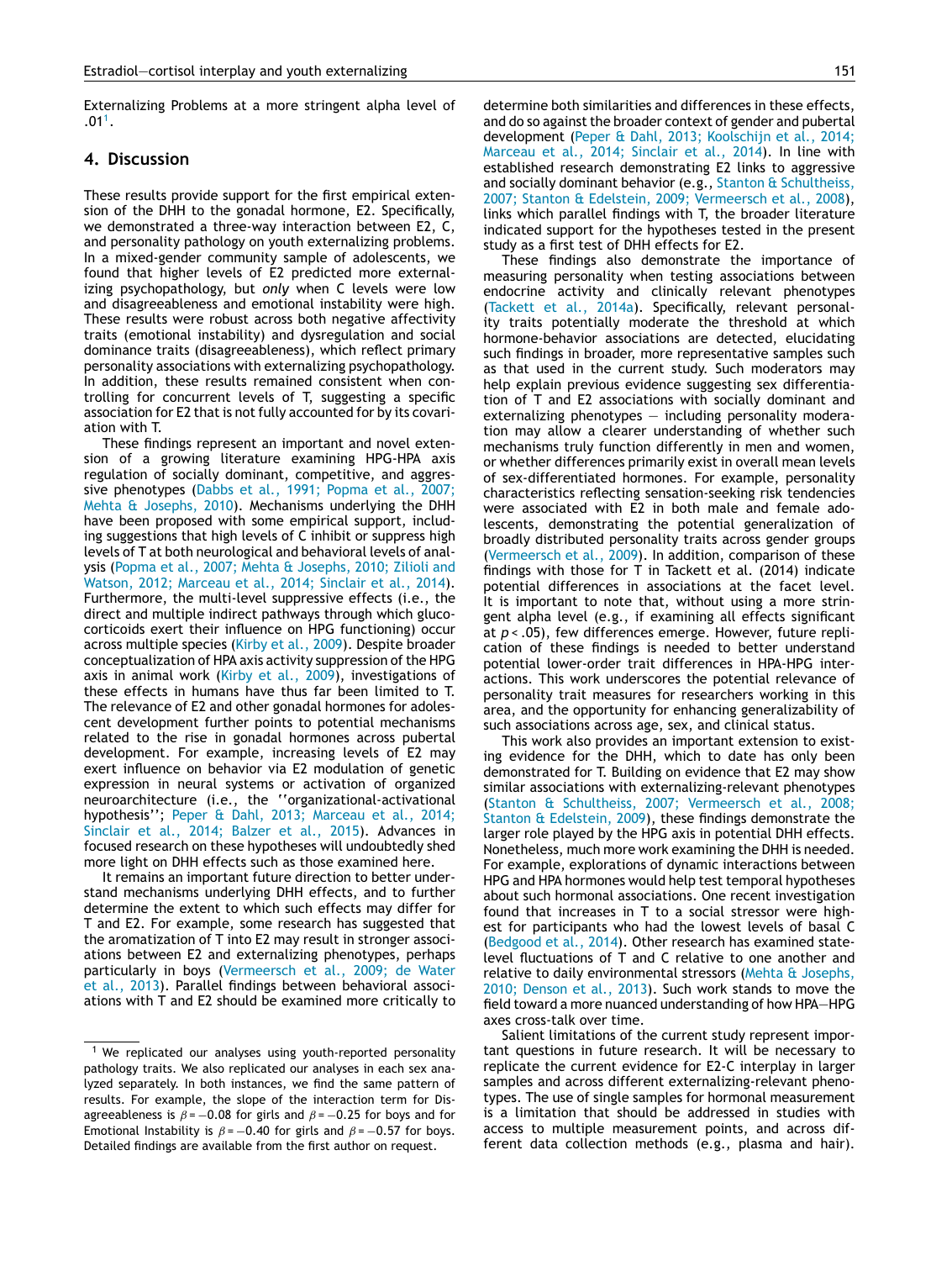<span id="page-6-0"></span>Additionally, the present study gathered information about hormonal birth control use for its female participants, but did not include detailed information regarding those forms of contraception which are most relevant to E2 levels. Similarly, although efforts were made to schedule all female participants within the follicular phase, there was still some variation in cycle phase in the present study. Previous investigations have noted differential associations between E2 and externalizing behaviors in adolescent girls, depending on their phase in the menstrual cycle ([Vermeersch](#page-7-0) et [al.,](#page-7-0) [2008,](#page-7-0) [2009\),](#page-7-0) suggesting that the results presented here (primarily reflecting the earlier phase of the cycle) may represent underestimates of true effect sizes for these associations. Nevertheless, the current study provides an exciting and novel extension of the DHH, demonstrating the extended relevance of the HPG axis for understanding the potential influence of the HPA stress axis on socially dominant and dysregulated phenotypes, such as externalizing psychopathology.

# **Role of the funding sources**

This research was supported in part by grants from the Connaught Fund and the Ontario Ministry of Research and Innovation to JLT. The funding sources had no involvement in the study design, in the data collection, analysis, and interpretation, in the writing of the report, or in the decision to submit the article for publication.

## **Contributors**

The first author (J.L.T.) was responsible for the overall conceptualization and execution of this manuscript, data collection, data analysis and writing the majority of the manuscript. The second author (K.W.R.) was responsible for data analysis and writing portions of the manuscript. The third author (K.H.) assisted with data analysis and writing portions of the manuscript. The fourth—sixth authors (E.P.-G., K.P.H., and R.A.J.) were responsible for conceptual contributions, hypothesis development, interpretation of findings, contributing to analytic decisions, and editing the final manuscript. The fourth author (E.P.-G.) additionally participated in data collection efforts.

We confirm that the manuscript has been read and approved by all named authors and that there are no other persons who satisfied the criteria for authorship but are not listed.

We further confirm that the order of authors listed in the manuscript has been approved by all of us.

## **Conflict of interest**

The authors of this manuscript confirm that there are no known conflicts of interest associated with this publication.

# **Acknowledgements**

This research was supported in part by grants from the Connaught Fund and the Ontario Ministry of Research and Innovation to J.L.T. We would like to thank all the families who participated in this research, the students in the Personality Across Development Lab who helped to carry it out, and Dr. Clemens Kirschbaum at Technical University of Dresden for assistance with hormone assays.

#### **Appendix A. Supplementary data**

Supplementary data associated with this article can be found, in the online version, at [http://dx.doi.org/10.1016/](http://dx.doi.org/10.1016/j.psyneuen.2015.02.014) [j.psyneuen.2015.02.014](http://dx.doi.org/10.1016/j.psyneuen.2015.02.014).

# **References**

- Achenbach, T.M., Rescorla, L.A., 2001. [Manual](http://refhub.elsevier.com/S0306-4530(15)00064-5/sbref0005) [for](http://refhub.elsevier.com/S0306-4530(15)00064-5/sbref0005) [the](http://refhub.elsevier.com/S0306-4530(15)00064-5/sbref0005) [ASEBA](http://refhub.elsevier.com/S0306-4530(15)00064-5/sbref0005) [school](http://refhub.elsevier.com/S0306-4530(15)00064-5/sbref0005)[age](http://refhub.elsevier.com/S0306-4530(15)00064-5/sbref0005) [forms](http://refhub.elsevier.com/S0306-4530(15)00064-5/sbref0005) [&](http://refhub.elsevier.com/S0306-4530(15)00064-5/sbref0005) [profiles.](http://refhub.elsevier.com/S0306-4530(15)00064-5/sbref0005) [University](http://refhub.elsevier.com/S0306-4530(15)00064-5/sbref0005) [of](http://refhub.elsevier.com/S0306-4530(15)00064-5/sbref0005) [Vermont,](http://refhub.elsevier.com/S0306-4530(15)00064-5/sbref0005) [Research](http://refhub.elsevier.com/S0306-4530(15)00064-5/sbref0005) [Center](http://refhub.elsevier.com/S0306-4530(15)00064-5/sbref0005) [for](http://refhub.elsevier.com/S0306-4530(15)00064-5/sbref0005) [Children,](http://refhub.elsevier.com/S0306-4530(15)00064-5/sbref0005) [Youth,](http://refhub.elsevier.com/S0306-4530(15)00064-5/sbref0005) [&](http://refhub.elsevier.com/S0306-4530(15)00064-5/sbref0005) [Families,](http://refhub.elsevier.com/S0306-4530(15)00064-5/sbref0005) [Burlington,](http://refhub.elsevier.com/S0306-4530(15)00064-5/sbref0005) [VT.](http://refhub.elsevier.com/S0306-4530(15)00064-5/sbref0005)
- Balzer, B.W.R., Duke, S., Hawke, C.I., Steinbeck, K.S., 2015. [The](http://refhub.elsevier.com/S0306-4530(15)00064-5/sbref0010) [effects](http://refhub.elsevier.com/S0306-4530(15)00064-5/sbref0010) [of](http://refhub.elsevier.com/S0306-4530(15)00064-5/sbref0010) [estradiol](http://refhub.elsevier.com/S0306-4530(15)00064-5/sbref0010) [on](http://refhub.elsevier.com/S0306-4530(15)00064-5/sbref0010) [mood](http://refhub.elsevier.com/S0306-4530(15)00064-5/sbref0010) [and](http://refhub.elsevier.com/S0306-4530(15)00064-5/sbref0010) [behavior](http://refhub.elsevier.com/S0306-4530(15)00064-5/sbref0010) [in](http://refhub.elsevier.com/S0306-4530(15)00064-5/sbref0010) [human](http://refhub.elsevier.com/S0306-4530(15)00064-5/sbref0010) [female](http://refhub.elsevier.com/S0306-4530(15)00064-5/sbref0010) [ado](http://refhub.elsevier.com/S0306-4530(15)00064-5/sbref0010)[lescents:](http://refhub.elsevier.com/S0306-4530(15)00064-5/sbref0010) [a](http://refhub.elsevier.com/S0306-4530(15)00064-5/sbref0010) [systematic](http://refhub.elsevier.com/S0306-4530(15)00064-5/sbref0010) [review.](http://refhub.elsevier.com/S0306-4530(15)00064-5/sbref0010) [Eur.](http://refhub.elsevier.com/S0306-4530(15)00064-5/sbref0010) [J.](http://refhub.elsevier.com/S0306-4530(15)00064-5/sbref0010) [Pediatr.](http://refhub.elsevier.com/S0306-4530(15)00064-5/sbref0010) [\(epub](http://refhub.elsevier.com/S0306-4530(15)00064-5/sbref0010) [ahead](http://refhub.elsevier.com/S0306-4530(15)00064-5/sbref0010) [of](http://refhub.elsevier.com/S0306-4530(15)00064-5/sbref0010) [print\).](http://refhub.elsevier.com/S0306-4530(15)00064-5/sbref0010)
- Bedgood, D., Boggiano, M.M., Turan, B., 2014. [Testosterone](http://refhub.elsevier.com/S0306-4530(15)00064-5/sbref0015) [and](http://refhub.elsevier.com/S0306-4530(15)00064-5/sbref0015) [social](http://refhub.elsevier.com/S0306-4530(15)00064-5/sbref0015) [evaluative](http://refhub.elsevier.com/S0306-4530(15)00064-5/sbref0015) [stress:](http://refhub.elsevier.com/S0306-4530(15)00064-5/sbref0015) [the](http://refhub.elsevier.com/S0306-4530(15)00064-5/sbref0015) [moderating](http://refhub.elsevier.com/S0306-4530(15)00064-5/sbref0015) [role](http://refhub.elsevier.com/S0306-4530(15)00064-5/sbref0015) [of](http://refhub.elsevier.com/S0306-4530(15)00064-5/sbref0015) [basal](http://refhub.elsevier.com/S0306-4530(15)00064-5/sbref0015) [cortisol.](http://refhub.elsevier.com/S0306-4530(15)00064-5/sbref0015) [Psychoneuroendocrinology](http://refhub.elsevier.com/S0306-4530(15)00064-5/sbref0015) [47,](http://refhub.elsevier.com/S0306-4530(15)00064-5/sbref0015) [107—115.](http://refhub.elsevier.com/S0306-4530(15)00064-5/sbref0015)
- Dabbs Jr., J.M., Jurkovic, G.J., Frady, R.L., 1991. [Salivary](http://refhub.elsevier.com/S0306-4530(15)00064-5/sbref0020) [testos](http://refhub.elsevier.com/S0306-4530(15)00064-5/sbref0020)[terone](http://refhub.elsevier.com/S0306-4530(15)00064-5/sbref0020) [and](http://refhub.elsevier.com/S0306-4530(15)00064-5/sbref0020) [cortisol](http://refhub.elsevier.com/S0306-4530(15)00064-5/sbref0020) [among](http://refhub.elsevier.com/S0306-4530(15)00064-5/sbref0020) [late](http://refhub.elsevier.com/S0306-4530(15)00064-5/sbref0020) [adolescent](http://refhub.elsevier.com/S0306-4530(15)00064-5/sbref0020) [male](http://refhub.elsevier.com/S0306-4530(15)00064-5/sbref0020) [offenders.](http://refhub.elsevier.com/S0306-4530(15)00064-5/sbref0020) [J.](http://refhub.elsevier.com/S0306-4530(15)00064-5/sbref0020) [Abnorm.](http://refhub.elsevier.com/S0306-4530(15)00064-5/sbref0020) [Child.](http://refhub.elsevier.com/S0306-4530(15)00064-5/sbref0020) [Psychol.](http://refhub.elsevier.com/S0306-4530(15)00064-5/sbref0020) [19,](http://refhub.elsevier.com/S0306-4530(15)00064-5/sbref0020) [469—478.](http://refhub.elsevier.com/S0306-4530(15)00064-5/sbref0020)
- de Ridder, C.M., Thijssen, J.H., Bruning, P.F., Van den Brande, J.L., Zonderland, M.L., Erich, W.B., 1992. [Body](http://refhub.elsevier.com/S0306-4530(15)00064-5/sbref0025) [fat](http://refhub.elsevier.com/S0306-4530(15)00064-5/sbref0025) [mass,](http://refhub.elsevier.com/S0306-4530(15)00064-5/sbref0025) [body](http://refhub.elsevier.com/S0306-4530(15)00064-5/sbref0025) [fat](http://refhub.elsevier.com/S0306-4530(15)00064-5/sbref0025) [distribution,](http://refhub.elsevier.com/S0306-4530(15)00064-5/sbref0025) [and](http://refhub.elsevier.com/S0306-4530(15)00064-5/sbref0025) [pubertal](http://refhub.elsevier.com/S0306-4530(15)00064-5/sbref0025) [development:](http://refhub.elsevier.com/S0306-4530(15)00064-5/sbref0025) [a](http://refhub.elsevier.com/S0306-4530(15)00064-5/sbref0025) [longitudinal](http://refhub.elsevier.com/S0306-4530(15)00064-5/sbref0025) [study](http://refhub.elsevier.com/S0306-4530(15)00064-5/sbref0025) [of](http://refhub.elsevier.com/S0306-4530(15)00064-5/sbref0025) [physical](http://refhub.elsevier.com/S0306-4530(15)00064-5/sbref0025) [and](http://refhub.elsevier.com/S0306-4530(15)00064-5/sbref0025) [hormonal](http://refhub.elsevier.com/S0306-4530(15)00064-5/sbref0025) [sexual](http://refhub.elsevier.com/S0306-4530(15)00064-5/sbref0025) [maturation](http://refhub.elsevier.com/S0306-4530(15)00064-5/sbref0025) [of](http://refhub.elsevier.com/S0306-4530(15)00064-5/sbref0025) [girls.](http://refhub.elsevier.com/S0306-4530(15)00064-5/sbref0025) [J.](http://refhub.elsevier.com/S0306-4530(15)00064-5/sbref0025) [Clin.](http://refhub.elsevier.com/S0306-4530(15)00064-5/sbref0025) [Endocrinol.](http://refhub.elsevier.com/S0306-4530(15)00064-5/sbref0025) [Metab.](http://refhub.elsevier.com/S0306-4530(15)00064-5/sbref0025) [75,](http://refhub.elsevier.com/S0306-4530(15)00064-5/sbref0025) [442—446.](http://refhub.elsevier.com/S0306-4530(15)00064-5/sbref0025)
- de Ronde, W., Pols, H.A., Van Leeuwen, J.P., De Jong, F.H., 2003. [The](http://refhub.elsevier.com/S0306-4530(15)00064-5/sbref0030) [importance](http://refhub.elsevier.com/S0306-4530(15)00064-5/sbref0030) [of](http://refhub.elsevier.com/S0306-4530(15)00064-5/sbref0030) [oestrogens](http://refhub.elsevier.com/S0306-4530(15)00064-5/sbref0030) [in](http://refhub.elsevier.com/S0306-4530(15)00064-5/sbref0030) [males.](http://refhub.elsevier.com/S0306-4530(15)00064-5/sbref0030) [Clin.](http://refhub.elsevier.com/S0306-4530(15)00064-5/sbref0030) [Endocrinol.](http://refhub.elsevier.com/S0306-4530(15)00064-5/sbref0030) [58,](http://refhub.elsevier.com/S0306-4530(15)00064-5/sbref0030) [529](http://refhub.elsevier.com/S0306-4530(15)00064-5/sbref0030)—[542.](http://refhub.elsevier.com/S0306-4530(15)00064-5/sbref0030)
- de Water, E., Braams, B.R., Crone, E.A., Peper, J.S., 2013. [Puber](http://refhub.elsevier.com/S0306-4530(15)00064-5/sbref0035)[tal](http://refhub.elsevier.com/S0306-4530(15)00064-5/sbref0035) [maturation](http://refhub.elsevier.com/S0306-4530(15)00064-5/sbref0035) [and](http://refhub.elsevier.com/S0306-4530(15)00064-5/sbref0035) [sex](http://refhub.elsevier.com/S0306-4530(15)00064-5/sbref0035) [steroids](http://refhub.elsevier.com/S0306-4530(15)00064-5/sbref0035) [are](http://refhub.elsevier.com/S0306-4530(15)00064-5/sbref0035) [related](http://refhub.elsevier.com/S0306-4530(15)00064-5/sbref0035) [to](http://refhub.elsevier.com/S0306-4530(15)00064-5/sbref0035) [alcohol](http://refhub.elsevier.com/S0306-4530(15)00064-5/sbref0035) [use](http://refhub.elsevier.com/S0306-4530(15)00064-5/sbref0035) [in](http://refhub.elsevier.com/S0306-4530(15)00064-5/sbref0035) [adolescents.](http://refhub.elsevier.com/S0306-4530(15)00064-5/sbref0035) [Horm.](http://refhub.elsevier.com/S0306-4530(15)00064-5/sbref0035) [Behav.](http://refhub.elsevier.com/S0306-4530(15)00064-5/sbref0035) [63,](http://refhub.elsevier.com/S0306-4530(15)00064-5/sbref0035) [392](http://refhub.elsevier.com/S0306-4530(15)00064-5/sbref0035)—[397.](http://refhub.elsevier.com/S0306-4530(15)00064-5/sbref0035)
- Denson, T.F., Mehta, P.H., Tan, D.H., 2013. [Endogenous](http://refhub.elsevier.com/S0306-4530(15)00064-5/sbref0040) [testosterone](http://refhub.elsevier.com/S0306-4530(15)00064-5/sbref0040) [and](http://refhub.elsevier.com/S0306-4530(15)00064-5/sbref0040) [cortisol](http://refhub.elsevier.com/S0306-4530(15)00064-5/sbref0040) [jointly](http://refhub.elsevier.com/S0306-4530(15)00064-5/sbref0040) [influence](http://refhub.elsevier.com/S0306-4530(15)00064-5/sbref0040) [reactive](http://refhub.elsevier.com/S0306-4530(15)00064-5/sbref0040) [aggression](http://refhub.elsevier.com/S0306-4530(15)00064-5/sbref0040) [in](http://refhub.elsevier.com/S0306-4530(15)00064-5/sbref0040) [women.](http://refhub.elsevier.com/S0306-4530(15)00064-5/sbref0040) [Psy](http://refhub.elsevier.com/S0306-4530(15)00064-5/sbref0040)[choneuroendocrinology](http://refhub.elsevier.com/S0306-4530(15)00064-5/sbref0040) [38,](http://refhub.elsevier.com/S0306-4530(15)00064-5/sbref0040) [416—424.](http://refhub.elsevier.com/S0306-4530(15)00064-5/sbref0040)
- Hayes, A.F., 2013. [Introduction](http://refhub.elsevier.com/S0306-4530(15)00064-5/sbref0045) [to](http://refhub.elsevier.com/S0306-4530(15)00064-5/sbref0045) [mediation,](http://refhub.elsevier.com/S0306-4530(15)00064-5/sbref0045) [moderation,](http://refhub.elsevier.com/S0306-4530(15)00064-5/sbref0045) [and](http://refhub.elsevier.com/S0306-4530(15)00064-5/sbref0045) [con](http://refhub.elsevier.com/S0306-4530(15)00064-5/sbref0045)[ditional](http://refhub.elsevier.com/S0306-4530(15)00064-5/sbref0045) [process](http://refhub.elsevier.com/S0306-4530(15)00064-5/sbref0045) [analysis.](http://refhub.elsevier.com/S0306-4530(15)00064-5/sbref0045) [The](http://refhub.elsevier.com/S0306-4530(15)00064-5/sbref0045) [Guilford](http://refhub.elsevier.com/S0306-4530(15)00064-5/sbref0045) [Press,](http://refhub.elsevier.com/S0306-4530(15)00064-5/sbref0045) [New](http://refhub.elsevier.com/S0306-4530(15)00064-5/sbref0045) [York,](http://refhub.elsevier.com/S0306-4530(15)00064-5/sbref0045) [NY.](http://refhub.elsevier.com/S0306-4530(15)00064-5/sbref0045)
- Johnson, E.O., Kamilaris, T.C., Chrousos, G.P., Gold, P.W., 1992. [Mechanisms](http://refhub.elsevier.com/S0306-4530(15)00064-5/sbref0050) [of](http://refhub.elsevier.com/S0306-4530(15)00064-5/sbref0050) [stress:](http://refhub.elsevier.com/S0306-4530(15)00064-5/sbref0050) [a](http://refhub.elsevier.com/S0306-4530(15)00064-5/sbref0050) [dynamic](http://refhub.elsevier.com/S0306-4530(15)00064-5/sbref0050) [overview](http://refhub.elsevier.com/S0306-4530(15)00064-5/sbref0050) [of](http://refhub.elsevier.com/S0306-4530(15)00064-5/sbref0050) [hormonal](http://refhub.elsevier.com/S0306-4530(15)00064-5/sbref0050) [and](http://refhub.elsevier.com/S0306-4530(15)00064-5/sbref0050) [behavioral](http://refhub.elsevier.com/S0306-4530(15)00064-5/sbref0050) [homeostasis.](http://refhub.elsevier.com/S0306-4530(15)00064-5/sbref0050) [Neurosci.](http://refhub.elsevier.com/S0306-4530(15)00064-5/sbref0050) [Biobehav.](http://refhub.elsevier.com/S0306-4530(15)00064-5/sbref0050) [Rev.](http://refhub.elsevier.com/S0306-4530(15)00064-5/sbref0050) [16,](http://refhub.elsevier.com/S0306-4530(15)00064-5/sbref0050) [115](http://refhub.elsevier.com/S0306-4530(15)00064-5/sbref0050)—[130.](http://refhub.elsevier.com/S0306-4530(15)00064-5/sbref0050)
- Kirby, E.D., Geraghty, A.C., Ubuka, T., Bentley, G.E., Kaufer, D., 2009. [Stress](http://refhub.elsevier.com/S0306-4530(15)00064-5/sbref0055) [increases](http://refhub.elsevier.com/S0306-4530(15)00064-5/sbref0055) [putative](http://refhub.elsevier.com/S0306-4530(15)00064-5/sbref0055) [gonadotropin](http://refhub.elsevier.com/S0306-4530(15)00064-5/sbref0055) [inhibitory](http://refhub.elsevier.com/S0306-4530(15)00064-5/sbref0055) [hormone](http://refhub.elsevier.com/S0306-4530(15)00064-5/sbref0055) [and](http://refhub.elsevier.com/S0306-4530(15)00064-5/sbref0055) [decreases](http://refhub.elsevier.com/S0306-4530(15)00064-5/sbref0055) [luteinizing](http://refhub.elsevier.com/S0306-4530(15)00064-5/sbref0055) [hormone](http://refhub.elsevier.com/S0306-4530(15)00064-5/sbref0055) [in](http://refhub.elsevier.com/S0306-4530(15)00064-5/sbref0055) [male](http://refhub.elsevier.com/S0306-4530(15)00064-5/sbref0055) [rats.](http://refhub.elsevier.com/S0306-4530(15)00064-5/sbref0055) [Proc.](http://refhub.elsevier.com/S0306-4530(15)00064-5/sbref0055) [Natl.](http://refhub.elsevier.com/S0306-4530(15)00064-5/sbref0055) [Acad.](http://refhub.elsevier.com/S0306-4530(15)00064-5/sbref0055) [Sci.](http://refhub.elsevier.com/S0306-4530(15)00064-5/sbref0055) [U.](http://refhub.elsevier.com/S0306-4530(15)00064-5/sbref0055) [S.](http://refhub.elsevier.com/S0306-4530(15)00064-5/sbref0055) [A.](http://refhub.elsevier.com/S0306-4530(15)00064-5/sbref0055) [106,](http://refhub.elsevier.com/S0306-4530(15)00064-5/sbref0055) [11324—11329.](http://refhub.elsevier.com/S0306-4530(15)00064-5/sbref0055)
- Kirschbaum, C., Hellhammer, D.H., 1994. [Salivary](http://refhub.elsevier.com/S0306-4530(15)00064-5/sbref0060) [cortisol](http://refhub.elsevier.com/S0306-4530(15)00064-5/sbref0060) [in](http://refhub.elsevier.com/S0306-4530(15)00064-5/sbref0060) [psychoneuroendocrine](http://refhub.elsevier.com/S0306-4530(15)00064-5/sbref0060) [research:](http://refhub.elsevier.com/S0306-4530(15)00064-5/sbref0060) [recent](http://refhub.elsevier.com/S0306-4530(15)00064-5/sbref0060) [developments](http://refhub.elsevier.com/S0306-4530(15)00064-5/sbref0060) [and](http://refhub.elsevier.com/S0306-4530(15)00064-5/sbref0060) [applications.](http://refhub.elsevier.com/S0306-4530(15)00064-5/sbref0060) [Psychoneuroendocrinology](http://refhub.elsevier.com/S0306-4530(15)00064-5/sbref0060) [19,](http://refhub.elsevier.com/S0306-4530(15)00064-5/sbref0060) [313—333.](http://refhub.elsevier.com/S0306-4530(15)00064-5/sbref0060)
- Koolschijn, P.C.M.P., Peper, J.S., Crone, E.A., 2014. [The](http://refhub.elsevier.com/S0306-4530(15)00064-5/sbref0065) [influence](http://refhub.elsevier.com/S0306-4530(15)00064-5/sbref0065) [of](http://refhub.elsevier.com/S0306-4530(15)00064-5/sbref0065) [sex](http://refhub.elsevier.com/S0306-4530(15)00064-5/sbref0065) [steroids](http://refhub.elsevier.com/S0306-4530(15)00064-5/sbref0065) [on](http://refhub.elsevier.com/S0306-4530(15)00064-5/sbref0065) [structural](http://refhub.elsevier.com/S0306-4530(15)00064-5/sbref0065) [brain](http://refhub.elsevier.com/S0306-4530(15)00064-5/sbref0065) [maturation](http://refhub.elsevier.com/S0306-4530(15)00064-5/sbref0065) [in](http://refhub.elsevier.com/S0306-4530(15)00064-5/sbref0065) [adolescence.](http://refhub.elsevier.com/S0306-4530(15)00064-5/sbref0065) [PLOS](http://refhub.elsevier.com/S0306-4530(15)00064-5/sbref0065) [ONE](http://refhub.elsevier.com/S0306-4530(15)00064-5/sbref0065) [9,](http://refhub.elsevier.com/S0306-4530(15)00064-5/sbref0065) [1—9.](http://refhub.elsevier.com/S0306-4530(15)00064-5/sbref0065)
- Liening, S.H., Stanton, S.J., Saini, E.K., Schultheiss, O.C., 2010. [Salivary](http://refhub.elsevier.com/S0306-4530(15)00064-5/sbref0070) [testosterone,](http://refhub.elsevier.com/S0306-4530(15)00064-5/sbref0070) [cortisol,](http://refhub.elsevier.com/S0306-4530(15)00064-5/sbref0070) [and](http://refhub.elsevier.com/S0306-4530(15)00064-5/sbref0070) [progesterone:](http://refhub.elsevier.com/S0306-4530(15)00064-5/sbref0070) [two-week](http://refhub.elsevier.com/S0306-4530(15)00064-5/sbref0070) [sta](http://refhub.elsevier.com/S0306-4530(15)00064-5/sbref0070)[bility,](http://refhub.elsevier.com/S0306-4530(15)00064-5/sbref0070) [interhormone](http://refhub.elsevier.com/S0306-4530(15)00064-5/sbref0070) [correlations,](http://refhub.elsevier.com/S0306-4530(15)00064-5/sbref0070) [and](http://refhub.elsevier.com/S0306-4530(15)00064-5/sbref0070) [effects](http://refhub.elsevier.com/S0306-4530(15)00064-5/sbref0070) [of](http://refhub.elsevier.com/S0306-4530(15)00064-5/sbref0070) [time](http://refhub.elsevier.com/S0306-4530(15)00064-5/sbref0070) [of](http://refhub.elsevier.com/S0306-4530(15)00064-5/sbref0070) [day,](http://refhub.elsevier.com/S0306-4530(15)00064-5/sbref0070) [menstrual](http://refhub.elsevier.com/S0306-4530(15)00064-5/sbref0070) [cycle](http://refhub.elsevier.com/S0306-4530(15)00064-5/sbref0070) [and](http://refhub.elsevier.com/S0306-4530(15)00064-5/sbref0070) [oral](http://refhub.elsevier.com/S0306-4530(15)00064-5/sbref0070) [contraceptive](http://refhub.elsevier.com/S0306-4530(15)00064-5/sbref0070) [use](http://refhub.elsevier.com/S0306-4530(15)00064-5/sbref0070) [on](http://refhub.elsevier.com/S0306-4530(15)00064-5/sbref0070) [steroid](http://refhub.elsevier.com/S0306-4530(15)00064-5/sbref0070) [hormone](http://refhub.elsevier.com/S0306-4530(15)00064-5/sbref0070) [levels.](http://refhub.elsevier.com/S0306-4530(15)00064-5/sbref0070) [Physiol.](http://refhub.elsevier.com/S0306-4530(15)00064-5/sbref0070) [Behav.](http://refhub.elsevier.com/S0306-4530(15)00064-5/sbref0070) [99,](http://refhub.elsevier.com/S0306-4530(15)00064-5/sbref0070) [8—16.](http://refhub.elsevier.com/S0306-4530(15)00064-5/sbref0070)
- Marceau, K., Ruttle, P.L., Shirtcliff, E.A., Essex, M.J., Susman, E.J., 2014. [Developmental](http://refhub.elsevier.com/S0306-4530(15)00064-5/sbref0075) [and](http://refhub.elsevier.com/S0306-4530(15)00064-5/sbref0075) [contextual](http://refhub.elsevier.com/S0306-4530(15)00064-5/sbref0075) [considerations](http://refhub.elsevier.com/S0306-4530(15)00064-5/sbref0075) [for](http://refhub.elsevier.com/S0306-4530(15)00064-5/sbref0075) [adrenal](http://refhub.elsevier.com/S0306-4530(15)00064-5/sbref0075) [and](http://refhub.elsevier.com/S0306-4530(15)00064-5/sbref0075) [gonadal](http://refhub.elsevier.com/S0306-4530(15)00064-5/sbref0075) [hormone](http://refhub.elsevier.com/S0306-4530(15)00064-5/sbref0075) [functioning](http://refhub.elsevier.com/S0306-4530(15)00064-5/sbref0075) [during](http://refhub.elsevier.com/S0306-4530(15)00064-5/sbref0075) [adolescence:](http://refhub.elsevier.com/S0306-4530(15)00064-5/sbref0075) [implica](http://refhub.elsevier.com/S0306-4530(15)00064-5/sbref0075)[tions](http://refhub.elsevier.com/S0306-4530(15)00064-5/sbref0075) [for](http://refhub.elsevier.com/S0306-4530(15)00064-5/sbref0075) [adolescent](http://refhub.elsevier.com/S0306-4530(15)00064-5/sbref0075) [mental](http://refhub.elsevier.com/S0306-4530(15)00064-5/sbref0075) [health.](http://refhub.elsevier.com/S0306-4530(15)00064-5/sbref0075) [Dev.](http://refhub.elsevier.com/S0306-4530(15)00064-5/sbref0075) [Psychobiol.](http://refhub.elsevier.com/S0306-4530(15)00064-5/sbref0075) [\(epub](http://refhub.elsevier.com/S0306-4530(15)00064-5/sbref0075) [ahead](http://refhub.elsevier.com/S0306-4530(15)00064-5/sbref0075) [of](http://refhub.elsevier.com/S0306-4530(15)00064-5/sbref0075) [print\).](http://refhub.elsevier.com/S0306-4530(15)00064-5/sbref0075)
- Mehta, P.H., Josephs, R.A., 2010. [Testosterone](http://refhub.elsevier.com/S0306-4530(15)00064-5/sbref0080) [and](http://refhub.elsevier.com/S0306-4530(15)00064-5/sbref0080) [cortisol](http://refhub.elsevier.com/S0306-4530(15)00064-5/sbref0080) [jointly](http://refhub.elsevier.com/S0306-4530(15)00064-5/sbref0080) [regulate](http://refhub.elsevier.com/S0306-4530(15)00064-5/sbref0080) [dominance:](http://refhub.elsevier.com/S0306-4530(15)00064-5/sbref0080) [evidence](http://refhub.elsevier.com/S0306-4530(15)00064-5/sbref0080) [for](http://refhub.elsevier.com/S0306-4530(15)00064-5/sbref0080) [a](http://refhub.elsevier.com/S0306-4530(15)00064-5/sbref0080) [dual-hormone](http://refhub.elsevier.com/S0306-4530(15)00064-5/sbref0080) [hypothesis.](http://refhub.elsevier.com/S0306-4530(15)00064-5/sbref0080) [Horm.](http://refhub.elsevier.com/S0306-4530(15)00064-5/sbref0080) [Behav.](http://refhub.elsevier.com/S0306-4530(15)00064-5/sbref0080) [58,](http://refhub.elsevier.com/S0306-4530(15)00064-5/sbref0080) [898—906.](http://refhub.elsevier.com/S0306-4530(15)00064-5/sbref0080)
- Peper, J.S., Dahl, R.E., 2013. [The](http://refhub.elsevier.com/S0306-4530(15)00064-5/sbref0085) [teenage](http://refhub.elsevier.com/S0306-4530(15)00064-5/sbref0085) [brain:](http://refhub.elsevier.com/S0306-4530(15)00064-5/sbref0085) [surging](http://refhub.elsevier.com/S0306-4530(15)00064-5/sbref0085) [hormones](http://refhub.elsevier.com/S0306-4530(15)00064-5/sbref0085) — [brain-behavior](http://refhub.elsevier.com/S0306-4530(15)00064-5/sbref0085) [interactions](http://refhub.elsevier.com/S0306-4530(15)00064-5/sbref0085) [during](http://refhub.elsevier.com/S0306-4530(15)00064-5/sbref0085) [puberty.](http://refhub.elsevier.com/S0306-4530(15)00064-5/sbref0085) [Curr.](http://refhub.elsevier.com/S0306-4530(15)00064-5/sbref0085) [Dir.](http://refhub.elsevier.com/S0306-4530(15)00064-5/sbref0085) [Psychol.](http://refhub.elsevier.com/S0306-4530(15)00064-5/sbref0085) [Sci.](http://refhub.elsevier.com/S0306-4530(15)00064-5/sbref0085) [22,](http://refhub.elsevier.com/S0306-4530(15)00064-5/sbref0085) [134](http://refhub.elsevier.com/S0306-4530(15)00064-5/sbref0085)—[139.](http://refhub.elsevier.com/S0306-4530(15)00064-5/sbref0085)